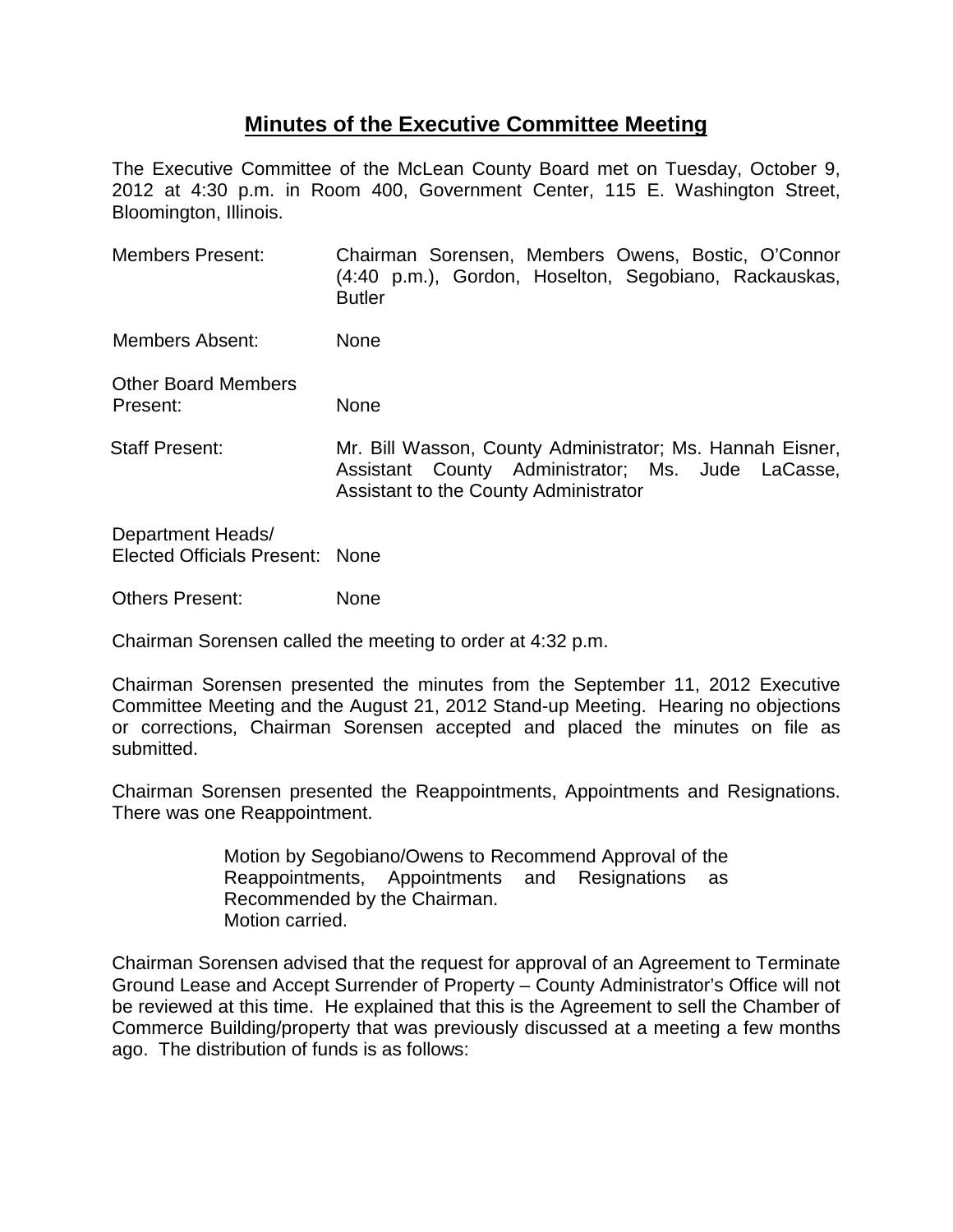Minutes of the Executive Committee October 9, 2012 Page Two

- McLean County to receive first \$50,000;
- Chamber of Commerce to receive second \$50,000;
- $\triangleright$  Split the final proceeds.

Chairman Sorensen stated that the Chamber of Commerce has some concerns regarding the wording of the Agreement. A further review of the Agreement will be conducted and the proper language will be included.

Mr. Stan Hoselton, Chairman, Transportation Committee presented a request for approval of an Emergency Appropriation Ordinance amending the McLean County Fiscal Year 2012 Combined Annual Appropriation and Budget Ordinance, McLean County Highway Fund 0120, McLean County Highway Department 0055. He explained that the Highway Department has put together a plan and costs for a salt storage facility. Mr. Hoselton stated that the proposal plan would be a fabric material covered storage structure that would be located at the Highway Department's stockpile site on Illinois Route 9. He indicated that the cost of the facility is \$37,100. Mr. Hoselton noted that the funds will be moved from "Construction of Roads/Drainage Structures 0810" to the "Capitalized Assessment 0850."

Mr. Butler asked if the structure is permanent. Mr. Hoselton replied that it is a plastic storage structure that has a ten year guarantee. Mr. Wasson stated that there is a pad that will be in place but there is no foundation. He noted that the structure can be moved if necessary. Mr. Wasson advised that they are working with Building and Zoning to ensure that all requirements are followed relative to the facility.

Mr. Butler asked how much will be saved on salt storage. Mr. Wasson replied that there are obligations for salt already purchased, as well as salt the Highway Department is required to purchase for the coming year. He added that the structure also gives the Highway Department some flexibility for sand storage.

> Motion by Hoselton/Rackauskas to Recommend Approval of an Emergency Appropriation Ordinance Amending the McLean County Fiscal Year 2012 Combined Annual Appropriation and Budget Ordinance, McLean County Highway Fund 0120, McLean County Highway Department 0055.

Motion carried.

Chairman Sorensen asked if there were any additional questions or comments. Hearing none, he thanked Mr. Hoselton.

Ms. Diane Bostic, Chairman, Property Committee, advised that the Property Committee had no items for action. She noted that the Property Committee has several items to be presented to the Board.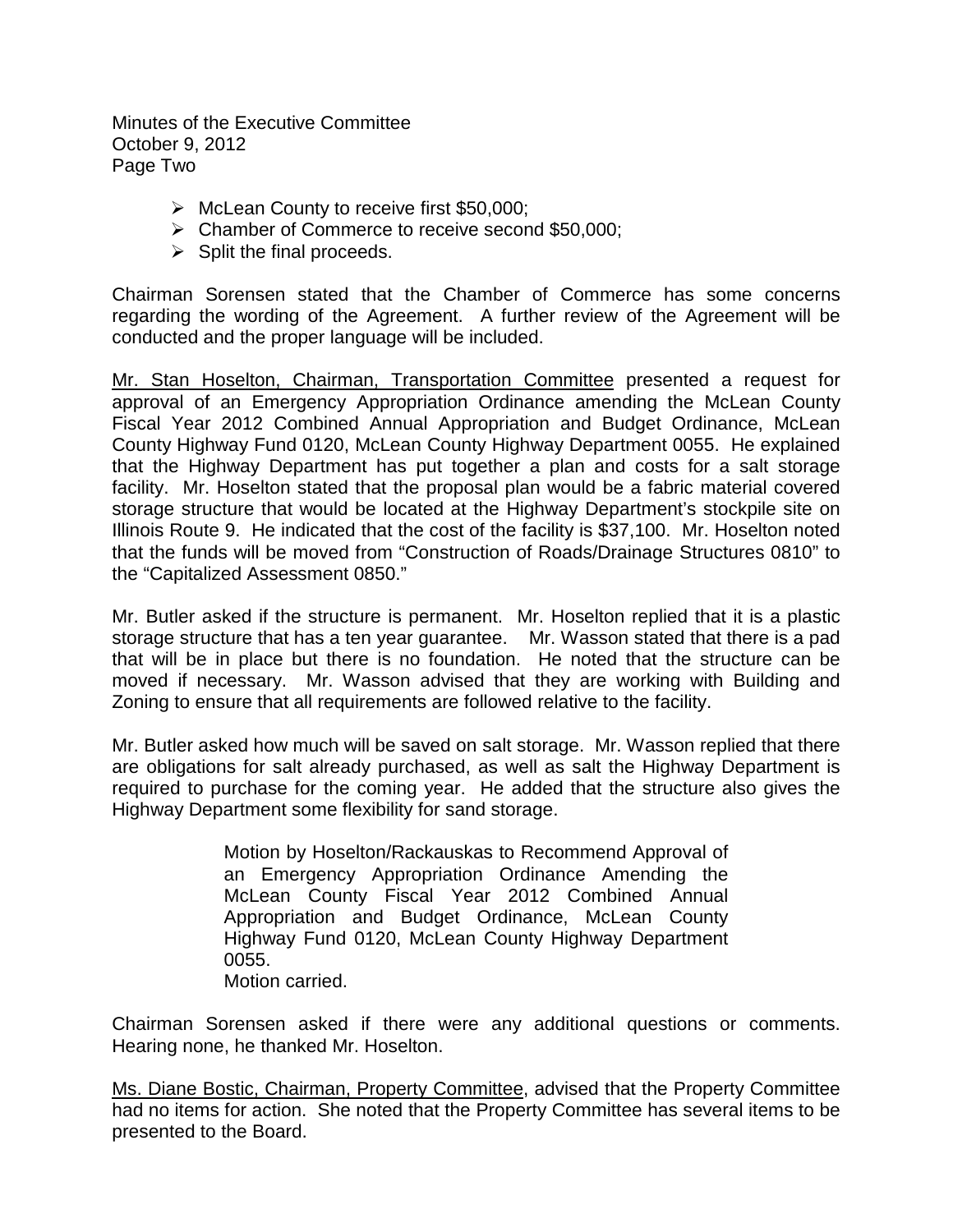Minutes of the Executive Committee October 9, 2012 Page Three

Chairman Sorensen asked if there were any questions or comments. Hearing none, he thanked Ms. Bostic.

Mr. Ben Owens, Chairman, Finance Committee**,** presented a request for approval of Critical Personnel Hiring Requests – County Administrator's Office.

> Motion by Owens/Gordon to Recommend Approval of Critical Personnel Hiring Requests – County Administrator's Office. Motion carried.

Chairman Sorensen asked if there were any questions or comments. Hearing none, he thanked Mr. Owens.

Ms. Bette Rackauskas, Chairman, Justice Committee, advised that the Justice Committee had no items for action.

Chairman Sorensen asked if there were any questions or comments. Hearing none, he thanked Ms. Rackauskas.

Mr. George Gordon, Chairman, Land Use and Development Committee, presented a request for approval of a Proclamation for McLean County, along with the City of Bloomington, Town of Normal, Heartland Community College, Illinois Wesleyan University and Illinois State University declaring Wednesday, November 14, 2012 as GIS Day 2012.

Ms. Rackauskas asked if there will be a GIS fair held this year as they have in the past. Mr. Gordon replied that he has not heard what the plans are as yet.

> Motion by Gordon/Hoselton to Recommend Approval of a Proclamation for McLean County, along with the City of Bloomington, Town of Normal, Heartland Community College, Illinois Wesleyan University and Illinois State University Declaring Wednesday, November 14, 2012 as GIS Day 2012. Motion carried.

Mr. Segobiano commented that two Board members had voted against the Building & Zoning budget and he anticipates that there could be a discussion at the Board meeting regarding the budget.

Mr. Segobiano pointed out that another item that keeps coming up in Land Use relates to a concern by a Board Member that the County is denying people from coming into McLean County to start a business exploring for gas and oil. He indicated that this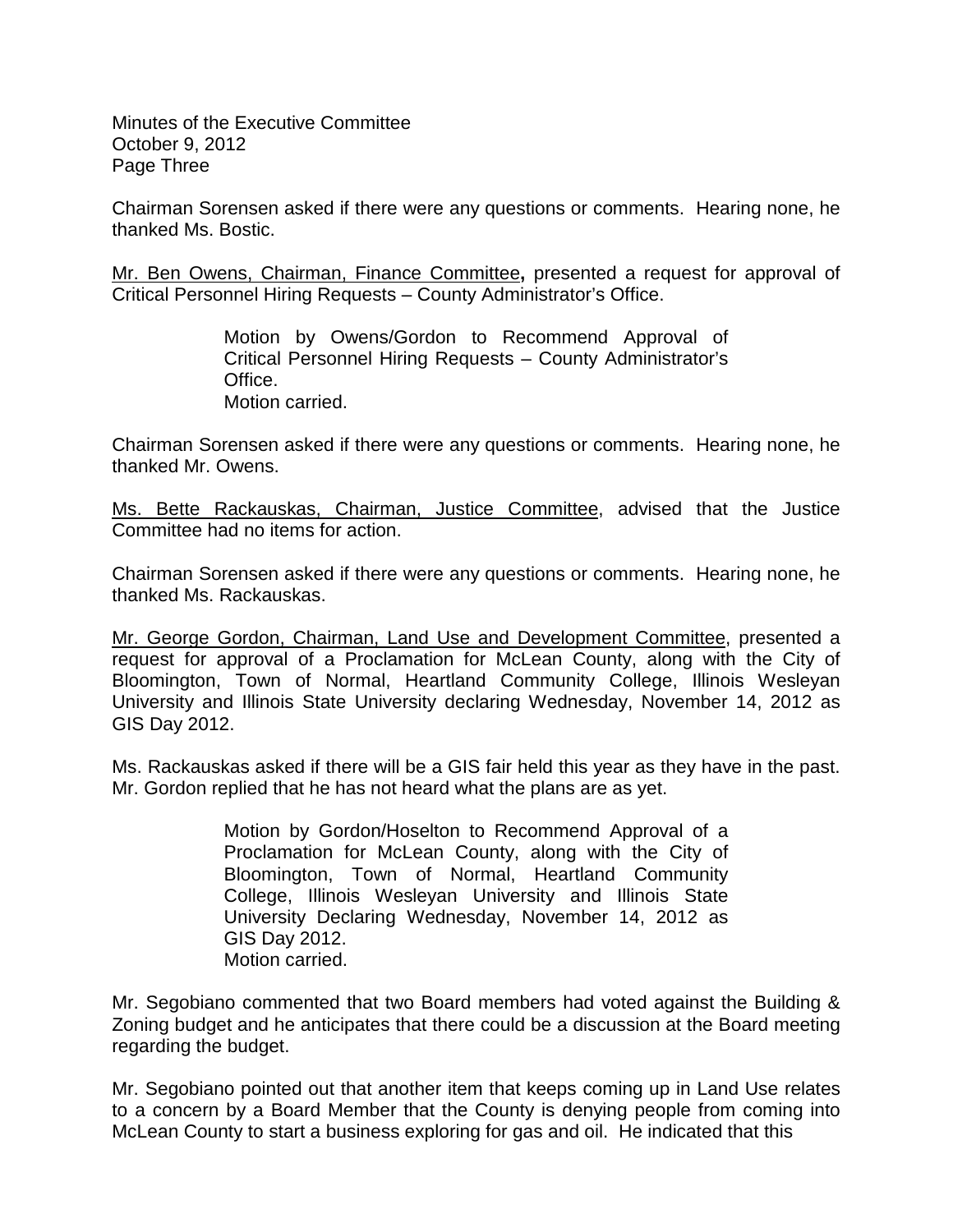Minutes of the Executive Committee October 9, 2012 Page Four

issue has surfaced for the past two or three months. Mr. Segobiano stated that he feels it should be made clear to all Board members that no one is being denied their right to come to McLean County, and to seek the right information and permits to start a business. He indicated that he believes that Mr. Phil Dick, Director, Building and Zoning, is being unjustly criticized on this issue. Mr. Segobiano suggested that Board members be advised that no one is being denied their rights.

Chairman Sorensen asked if there were any other questions or comments. Hearing none, he thanked Mr. Gordon.

Mr. Bill Wasson, County Administrator, introduced the review of the Fiscal Year 2013 Recommended Budget for the departments that are under the oversight of the Executive Committee, namely Information Technologies and the County Administrator..

NOTE: In November, when the other Committees bring their recommended budgets to the Executive Committee for approval, the County Board's budget will be reviewed. This includes the Property Tax Levy and the other large intergovernmental revenues.

**Information Technologies Department 0001-0043** can be found on pages 219-225 of the FY'2013 Recommended Budget and pages 9-12 of the Summary in the Executive Committee Packet.

Highlights of the Recommended Budget:

# REVENUE

410.0084 Data Communication: This revenue line item account has been budgeted at \$2,632 and is the revenue from the Town of Normal for shared T-1 line access.

410.0086 Reimbursement/Computer Services: This revenue line item account has been budgeted at \$96,500 in the FY'2013 Recommended Budget, an increase from \$65,494 in the FY'2012 Adopted Budget. The revenue increase in this line item reflects maintenance contributions for E\*Justice Support and Oracle licensing from the Town of Normal and City of Bloomington, which are also shown now in expenditures, as well as continuing revenue received in this line item from services that are provided to the Health Department on a "fee for service" basis and SAN storage for the Recorder and Circuit Clerk.

Mr. Wasson advised that the storage capacity has been expanded in Information Technologies. He noted that the Recorder and Circuit Clerk previously had storage onsite within their departments, but those storage devices have reached the end of their usefulness. Instead of replicating purchases, the IT Department is leasing space to the Recorder and Circuit Clerk.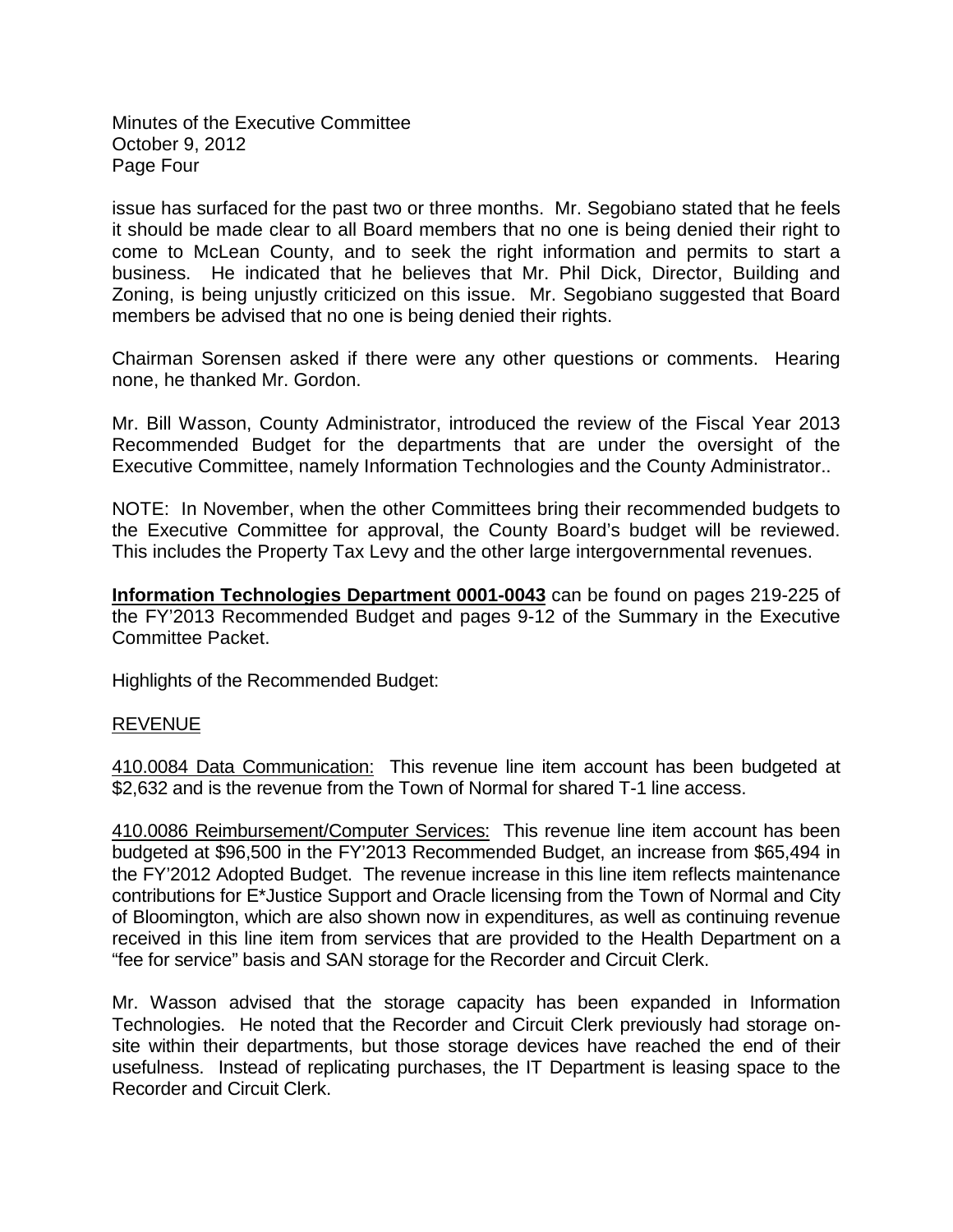Minutes of the Executive Committee October 9, 2012 Page Five

450.0011 Transfer from Other Funds: This revenue line item account increases from \$97,710 in the FY'2012 Adopted Budget to \$166,659 in the 2013 Recommended Budget, representing the expenses for the VOIP phone system and long distance. Revenue continues to be transferred to Information Technologies from the Circuit Clerk's Court Automation Fund and from the County Collector's Automation Fund.

Mr. Wasson pointed out that this significant increase is the transfer of costs relative to the majority of phone services, which, overall, significantly goes down in the majority of departmental budgets. In those not in the General Fund, there is a transfer of costs back to IT for their payment of the lease payment for the VOIP System and operating expenditures related to the VOIP System.

# EXPENDITURES

## Personnel:

The FY'2013 Recommended Budget includes no changes to Full Time Equivalent (FTE) positions.

#### Materials and Supplies:

All of the Commodity line item accounts have been budgeted at the same level or less than the FY'2012 Adopted Budget

#### Contractual Services:

All of the Contractual line item accounts have been budgeted at the same level or less than the FY'2012 Adopted Budget with the following exceptions:

706.0001 Contract Services: This line item account has increased from \$70,049 in the FY'2012 Adopted Budget to \$204,210 in the FY'2013 Recommended Budget. This budget increase includes expenditures for E\* Justice Intergovernmental partners that are now also shown as revenue. This line item account includes contractual operating costs for E\*Justice, DevNet, ArcGIS, Parcel Builder, and Civic Plus.

Mr. Wasson advised that this is the expenditure side of the revenue increase from the reimbursement of costs that is now being expended. He explained that this is something of an "in and out" situation where IT is obtaining more revenue in the revenue lines from the payments received from those partners, but it also shows the entire expenditure on the expenditure line. Mr. Wasson indicted that the County Auditor and the outside auditors have requested this as an appropriate method to deal with those types of revenues and expenditures.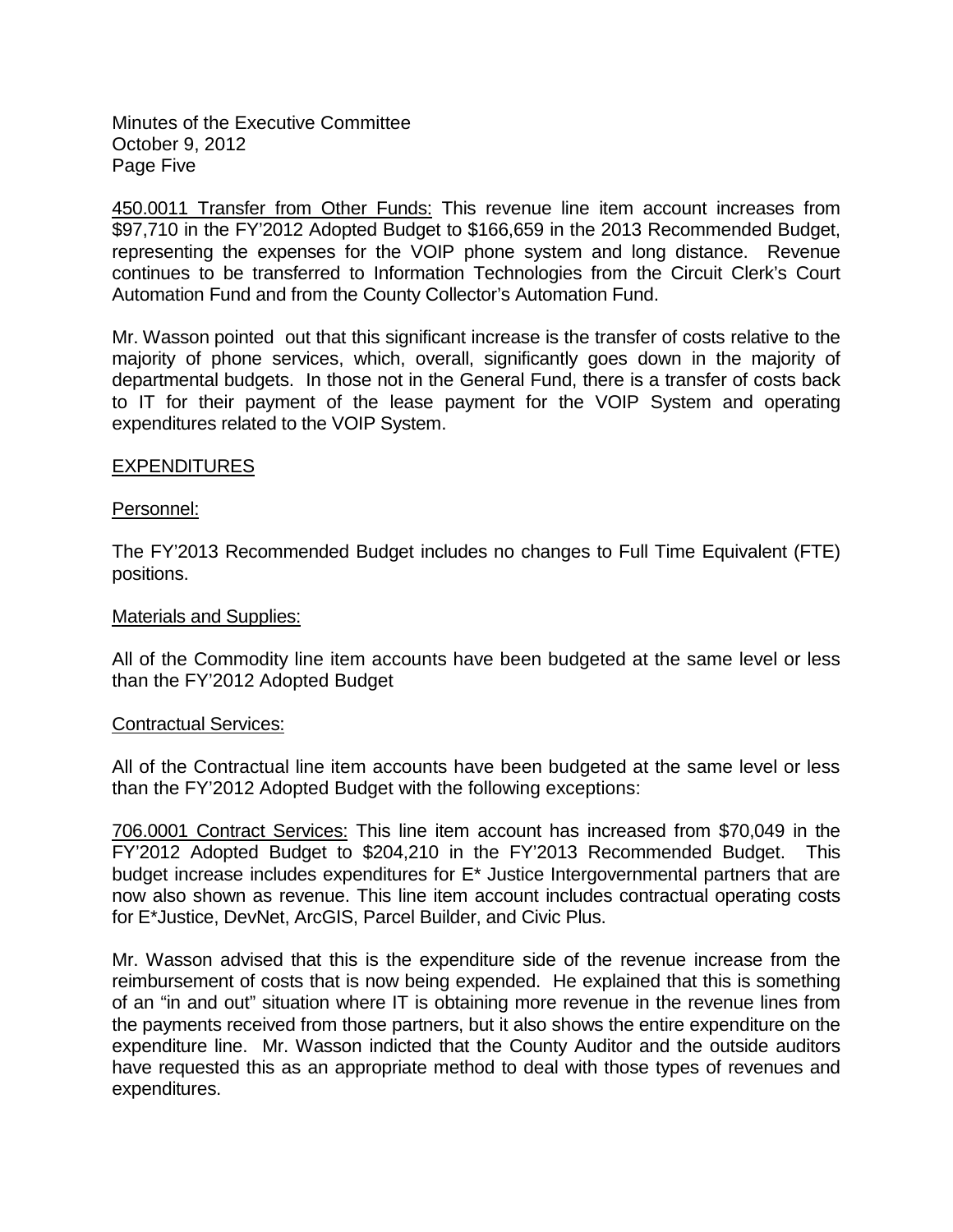Minutes of the Executive Committee October 9, 2012 Page Six

750.0004 Software License Agreements: This line item account has increased from \$184,718 in the FY'2012 Adopted Budget to \$213,100 in the FY'2013 Recommended Budget based upon the last two year's actual expenses and projected expenses in 2013.

769.0001Interest Expense: This line item account has increased from \$1,152 in the FY'2012 Adopted Budget to \$12,150 in the FY'2013 Recommended Budget based upon the actual interest expense relates to Information Technologies share of equipment lease/purchased for the wireless network connecting County locations beyond the downtown campus and the associated interest cost for telephone system leases.

795.0003 Telephone Expense: This line item account increases from \$20,000 in the FY'2012 Adopted Budget to \$46,740 in the FY' 2013 Recommended Budget. This reflects the movement of telephone expenditures relating to the VOIP system to Information Technologies.

790.0005 Data Communications: This line item account decreases from \$22,000 in the FY'2012 Adopted Budget to \$8,400 in the FY' 2013 Recommended Budget. This reflects savings from new PRI line contracts for 2013.

## Capital Outlay:

832.0001 Purchase of Office Equipment: This line item account includes \$1,960 for shelving in Information Technologies utility closets.

832.0002 Lease/Purchase Office Equipment: This line item account increases from \$14,193 to \$142,700 to recognize the lease purchase expenditures relating to the VOIP telephone system Information Technologies and also the continuing costs for the wireless network connecting County locations beyond the downtown campus.

850.0001 Capital Assets: The FY'2013 Recommended Budget for this line item account totals \$146,200. Included are \$20,000 for one replacement ESX Servers, \$48,000 for Tipping Point, \$48,000 for Server replacement and \$30,200 for Mobile Data Terminal replacement.

Mr. Wasson noted that these necessary expenses have been postponed over the last three years.

Mr. Owens asked if some of these expenditures will level out next year or will the expenses increase in the future. Mr. Wasson replied that the majority of what we are seeing is the transfer and acknowledgement that the VOIP capital costs and interest costs are now being borne directly by Information Technologies and these costs would level off. He indicated that other budgets show significant decreases in contractual costs for telephone service.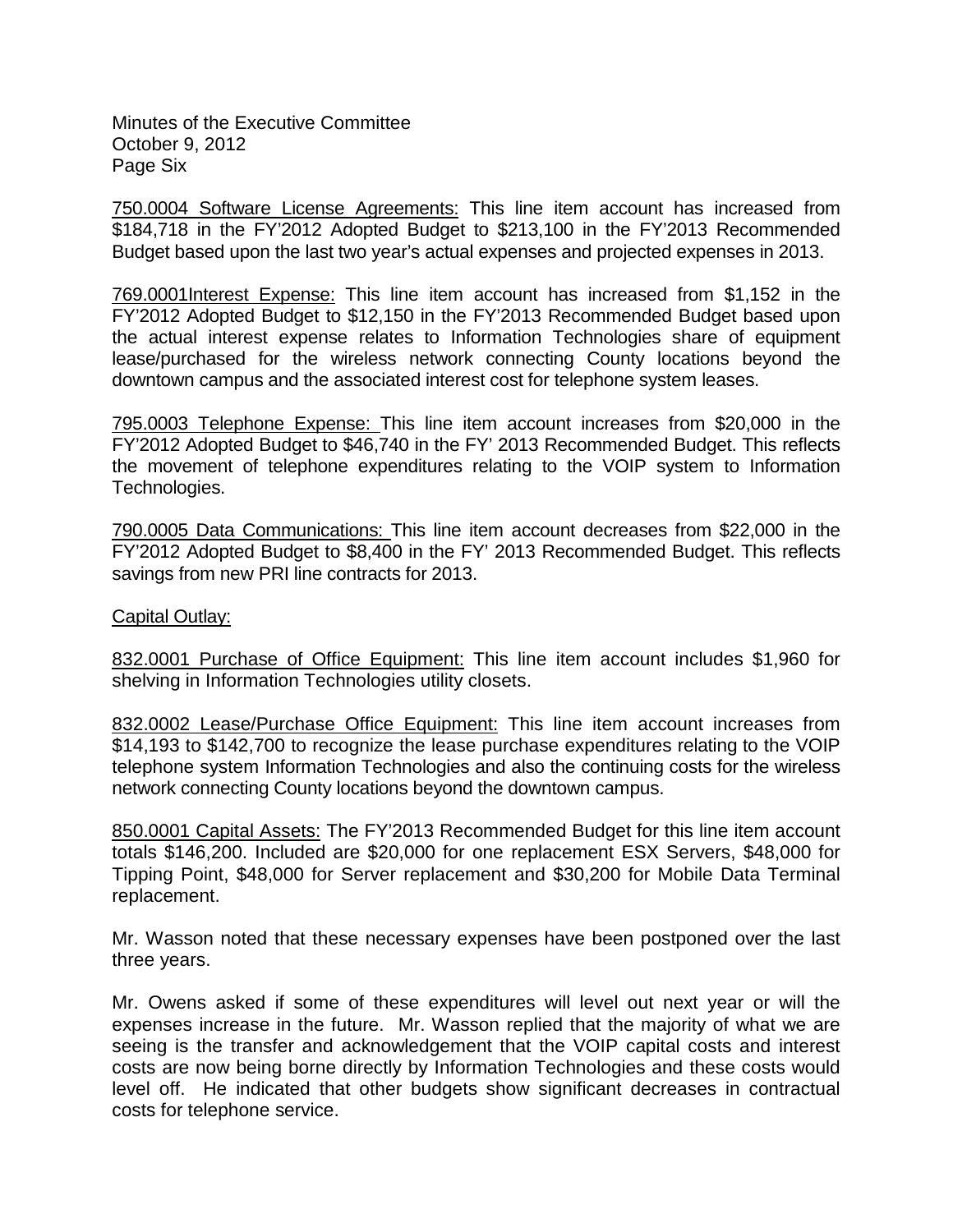Minutes of the Executive Committee October 9, 2012 Page Seven

Mr. Wasson advised that all of those expenditures were moved to the appropriate lines. He noted that, at the beginning of this current fiscal year -- after the budget process was completed and the new financial system was instituted and operating – Budget Amendments were made. For 2013, these items are being moved to reflect those modifications to the budget changes. Mr. Wasson pointed out that, overall, telephone cost savings are being seen, but this places the expenditures in the appropriate locations for Information Technologies. He indicated that some consideration is being given to breaking this out on a program basis in the future.

Ms. Bostic asked if there will continue to be department by department phone expense verification. Mr. Wasson replied that the departmental use is recorded. He stated that it is expected that, based upon recent requests for proposals for PRI lines, which is the connection between the VOIP System and outside lines, all or a large portion of longdistance costs will be eliminated. Mr. Wasson pointed out that the only thing left in departmental budgets is the costs associated with analog line and cell phone costs.

> Motion by Bostic/Segobiano to recommend tentative approval of the Information Services Department – (0001- 0043) FY'2013 Recommended Budget as submitted. Motion carried.

**County Administrator's Office 0001-0002** can be found on pages 14-18 of the FY'2013 Recommended Budget and pages 13-15 of the Summary.

Highlights of the Recommended Budget:

# Revenue:

410.0005 Unclassified Revenue: This line item account should be budgeted at \$2,025 in the FY' 2013 Recommended Budget to provide for reimbursement the Department has received for the past three years for an internship program the Department participates in. This revenue increase off-sets the increase in 0516.0001 Seasonal/Occasional Employee salary. (This revenue line was inadvertently deleted from the Recommended Budget)

Mr. Wasson indicated that this line should be budgeted at \$2,025, but it has not been budgeted at that amount. He explained that this is revenue generated as part of reimbursement for an Internship program that the County participates in. Previously, to 2011, the County was credited with this amount in the salary line for Seasonal/ Occasional Employees. The Auditors have requested that this be shown as both revenue and expenditures. Mr. Wasson requested that 410.0035 in the County Administrator's budget be increased from the recommended \$0 to \$2,025 to show the offset and salary that is in the expenditure portion of the budget.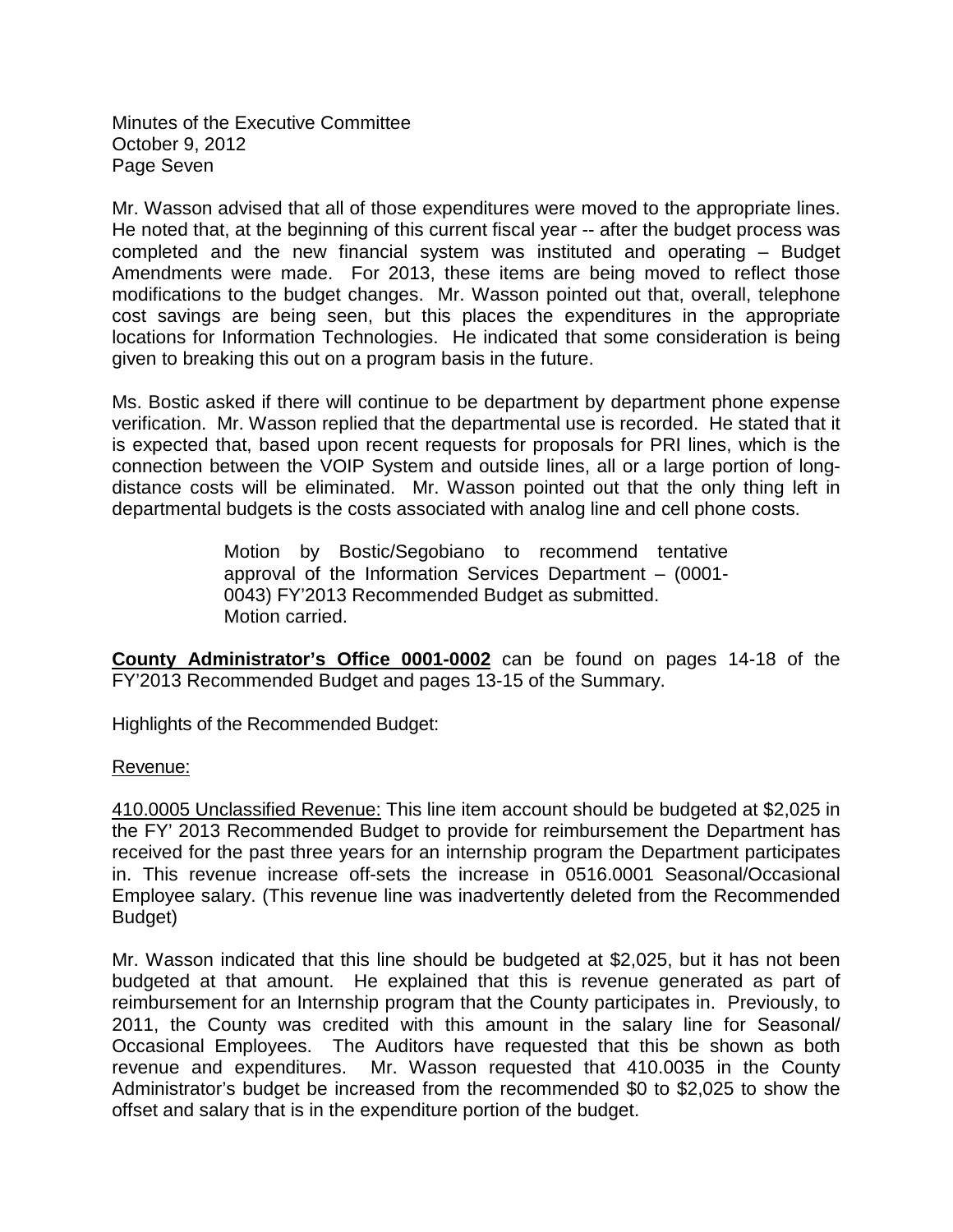Minutes of the Executive Committee October 9, 2012 Page Eight

# EXPENDITURES:

## Personnel:

There is a one (1) FTE position decrease in the FTE staffing level from the FY'2012 Adopted Budget. The Grade 10 Budget Analyst position in the 2012 Budget has been eliminated.

Mr. Wasson explained that the elimination of this position is a leadership effort within the organization. He acknowledged that with the current budget situation and considering to the fact that the Administrator's Office does not offer day-to-day service directly to the public that, as the Auditor and Treasurer's Offices do, it was determined that the Administrator's office will work with both those agencies to work through this period of time without filling the vacant financial position.

Mr. Wasson noted that this effort is part of the commitment made a year ago to look for opportunities where departments can make use of employees in an inter-departmental jobsharing.

#### Materials and Supplies:

All Materials and Supplies line item accounts (600's) in the FY'2013 Recommended Budget have been budgeted at or below the FY' 2012 Adopted Budget.

0612.0001 Books and Publications: has been reduced from \$530 to \$400 in recognition of greater dependent upon on-line publications and reduced costs.

0628.0001 Copying Expense: has been reduced from \$13,150 to \$9,000 based upon continuing reductions in copying expense.

Mr. Wasson noted that the County is committed to moving to additional electronic documents in 2013.

## Contractual Services:

All Contractual line item accounts (700's) in the FY'2013 Recommended Budget have been budgeted at 2% less than in the FY'2012 Adopted Budget except for the following:

0784.0001 Auditing Expense: which increases from \$91,091 to \$101,257 based upon current contracts for Auditing expense and projected related expenses.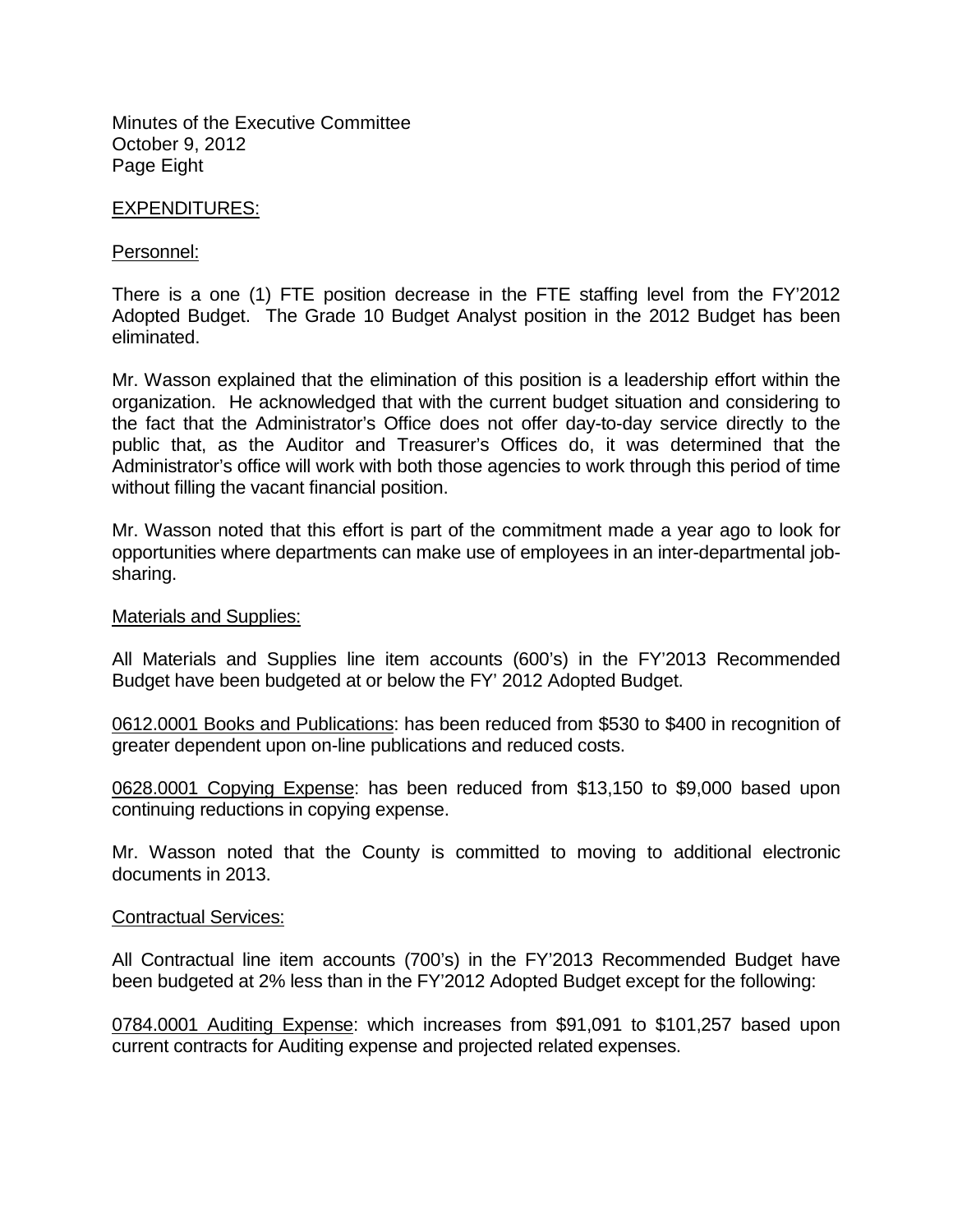Minutes of the Executive Committee October 9, 2012 Page Nine

> Motion by Segobiano/Hoselton to recommend tentative approval of the County Administrator's Office (0001-0002) FY'2013 Recommended Budget as submitted. Motion carried.

Mr. Wasson reminded the Committee of two Economic Development Council events, namely:

- EDC breakfast event on November 1, 7:30 a.m. at Doubletree;
- $\triangleright$  EDC Public Partners presentation on October 24<sup>th</sup> at 5:00 p.m. in the County Board room.

Chairman Sorensen presented the September 30, 2012 bills as recommended and transmitted by the County Auditor for payment. The Fund Total is \$249,796.55 and the Prepaid Total is the same.

> Motion by Bostic/Owens to recommend Approval of the Executive Committee bills for September 30, 2012 as presented to the Committee by the County Auditor. Motion carried.